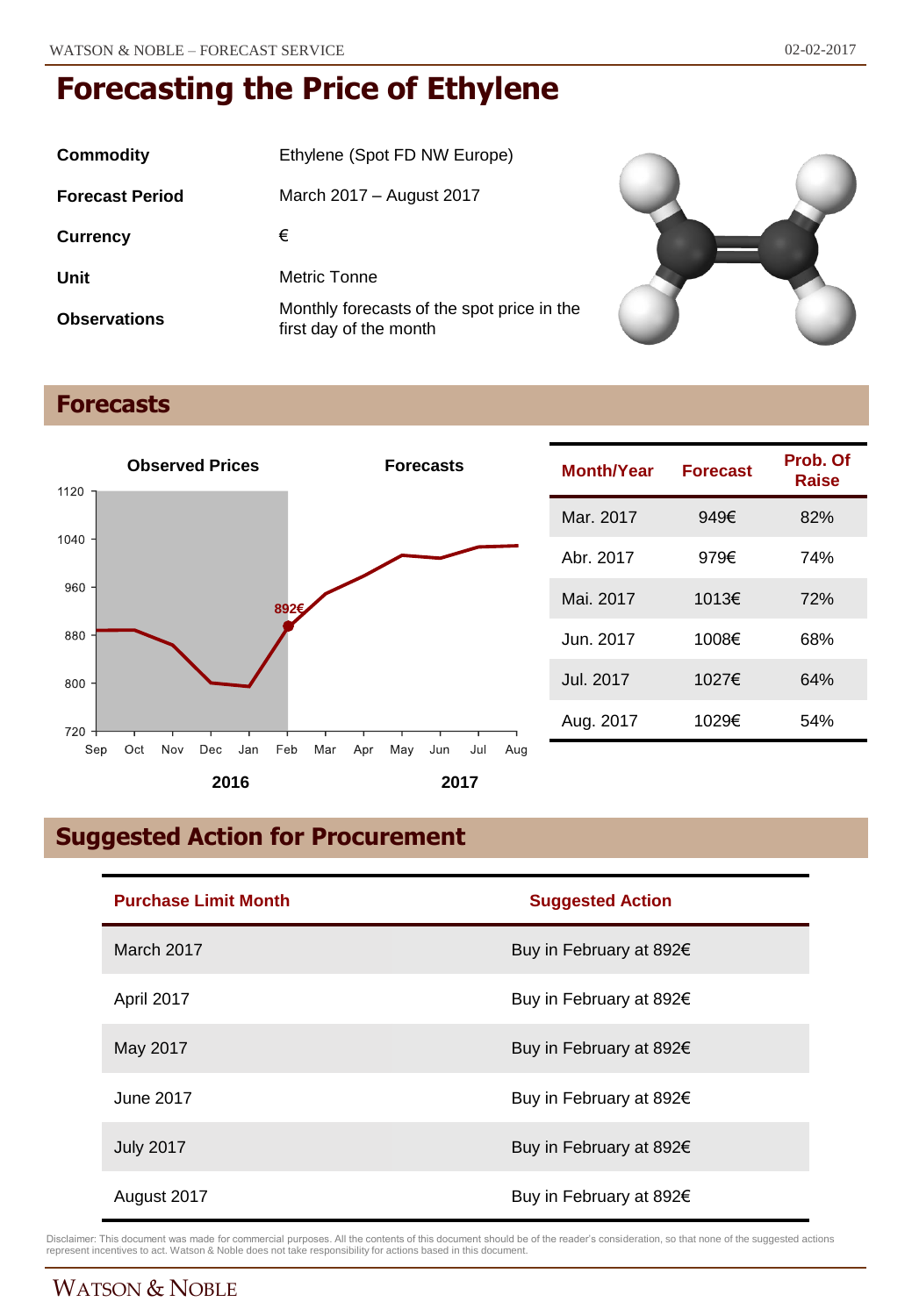### **Impact Analysis: One Month Forecast**



Our algorithm forecasts a higher price of Ethylene in one month: it is expectable that the price increases 6,44% from 892€ to 949€ until the beginning of March.

**Indices of Factors**



#### **Interpretation**

- **Decrease of Supply**: Positive pressure of the Supply index
- **Increase of Demand**: Positive pressure of the Demand index
- **Considerably positive pressure of the index of Ethylene**
- Slightly negative pressure of the index of variables representing the market upstream
- **Positive pressure of the index of variables** representing the market downstream
- Slightly negative pressure of the financial index
- Positive pressure of other commodities and other factors
- Focus on Euro, UAE, and UK



Disclaimer: This document was made for commercial purposes. All the contents of this document should be of the reader's consideration, so that none of the suggested actions<br>represent incentives to act. Watson & Noble does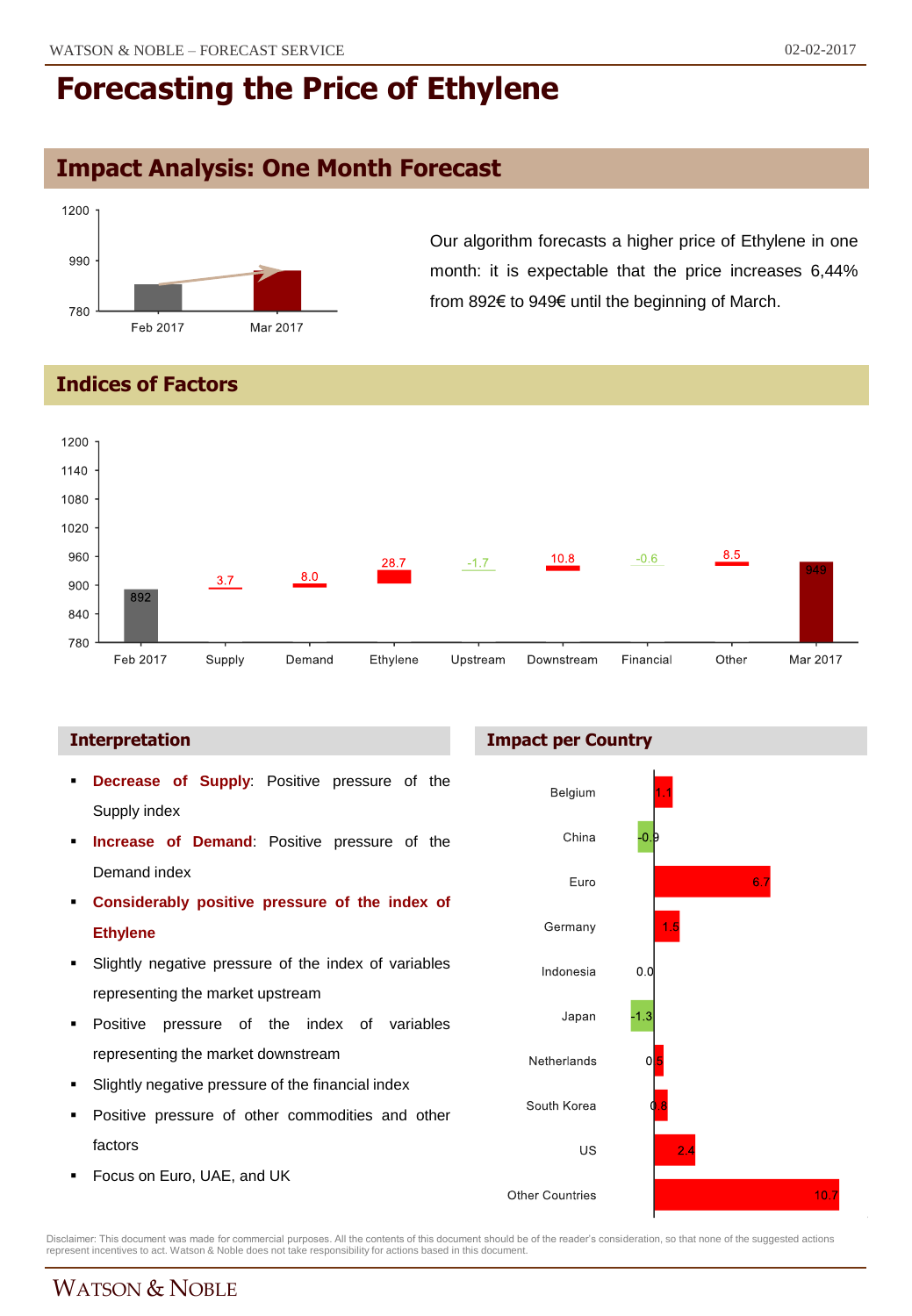### **Impact Analysis: Two Months Forecast**



Our algorithm forecasts a higher price of Ethylene in two months: it is expectable that the price increases 9,76% from 892€ to 979€ until the beginning of April.

#### **Indices of Factors**



- **Decrease of Supply**: Positive pressure of the Supply index
- **Increase of Demand**: Positive pressure of the Demand index
- Positive pressure of the index of Ethylene
- Positive pressure of the index of variables representing the market upstream
- **Positive pressure of the index of variables** representing the market downstream
- Slightly negative pressure of the financial index
- Positive pressure of other commodities and other factors
- Focus on UAE, Euro, and Japan





Disclaimer: This document was made for commercial purposes. All the contents of this document should be of the reader's consideration, so that none of the suggested actions<br>represent incentives to act. Watson & Noble does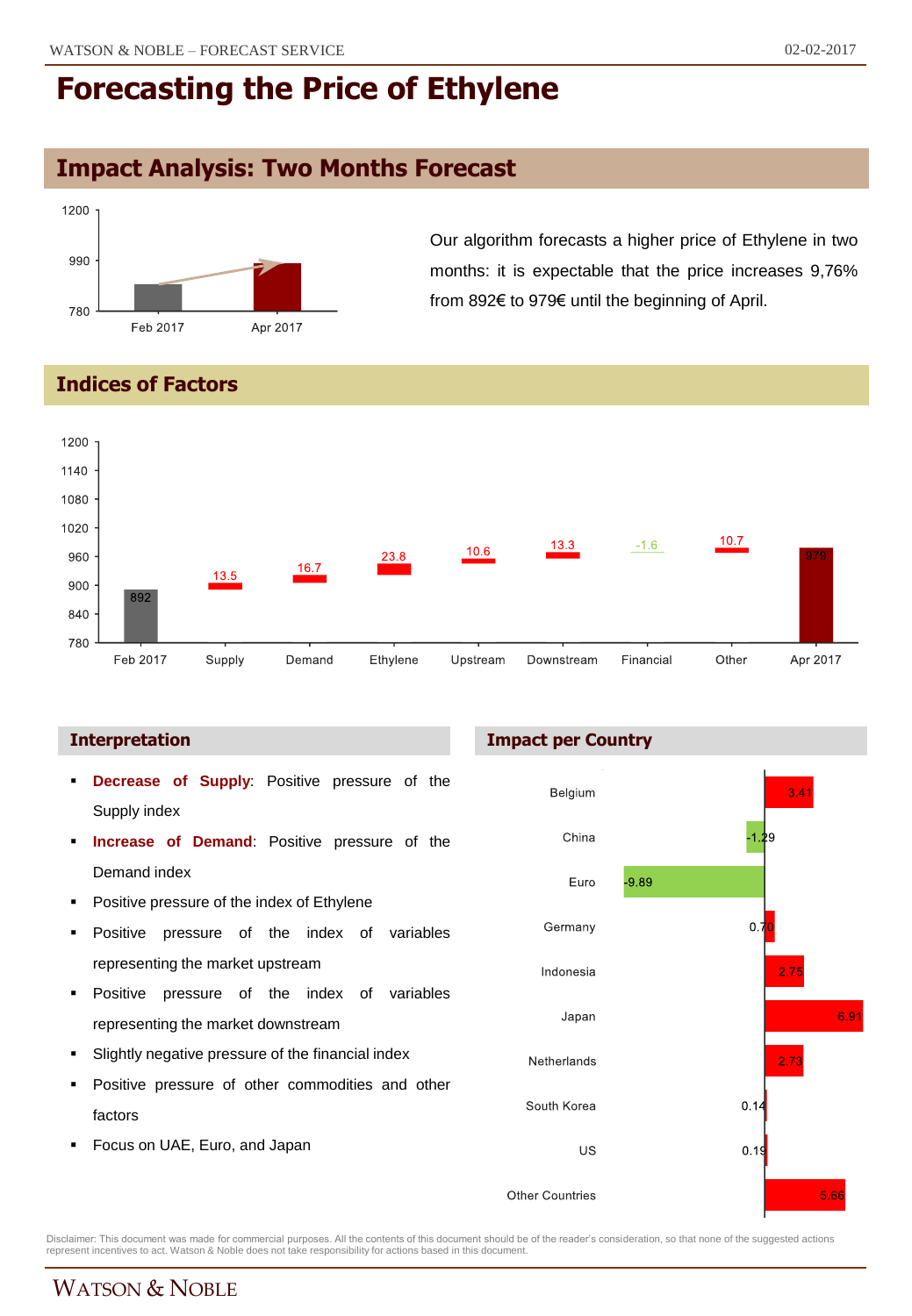## **Impact Analysis: Three Months Forecast**



Our algorithm forecasts a higher price of Ethylene in three months: it is expectable that the price increases 13,63% from 892€ to 1013€ until the beginning of May.

#### **Indices of Factors**



#### **Interpretation Impact per Country**

- **Decrease of Supply**: Positive pressure of the Supply index
- **Considerable increase of Demand**: Positive pressure of the Demand index
- **•** Positive pressure of the index of Ethylene
- Positive pressure of the index of variables representing the market upstream
- **Positive pressure of the index of variables** representing the market downstream
- Positive pressure of the financial index
- Positive pressure of other commodities and other factors
- Focus on UAE, Japan, and Euro



Disclaimer: This document was made for commercial purposes. All the contents of this document should be of the reader's consideration, so that none of the suggested actions<br>represent incentives to act. Watson & Noble does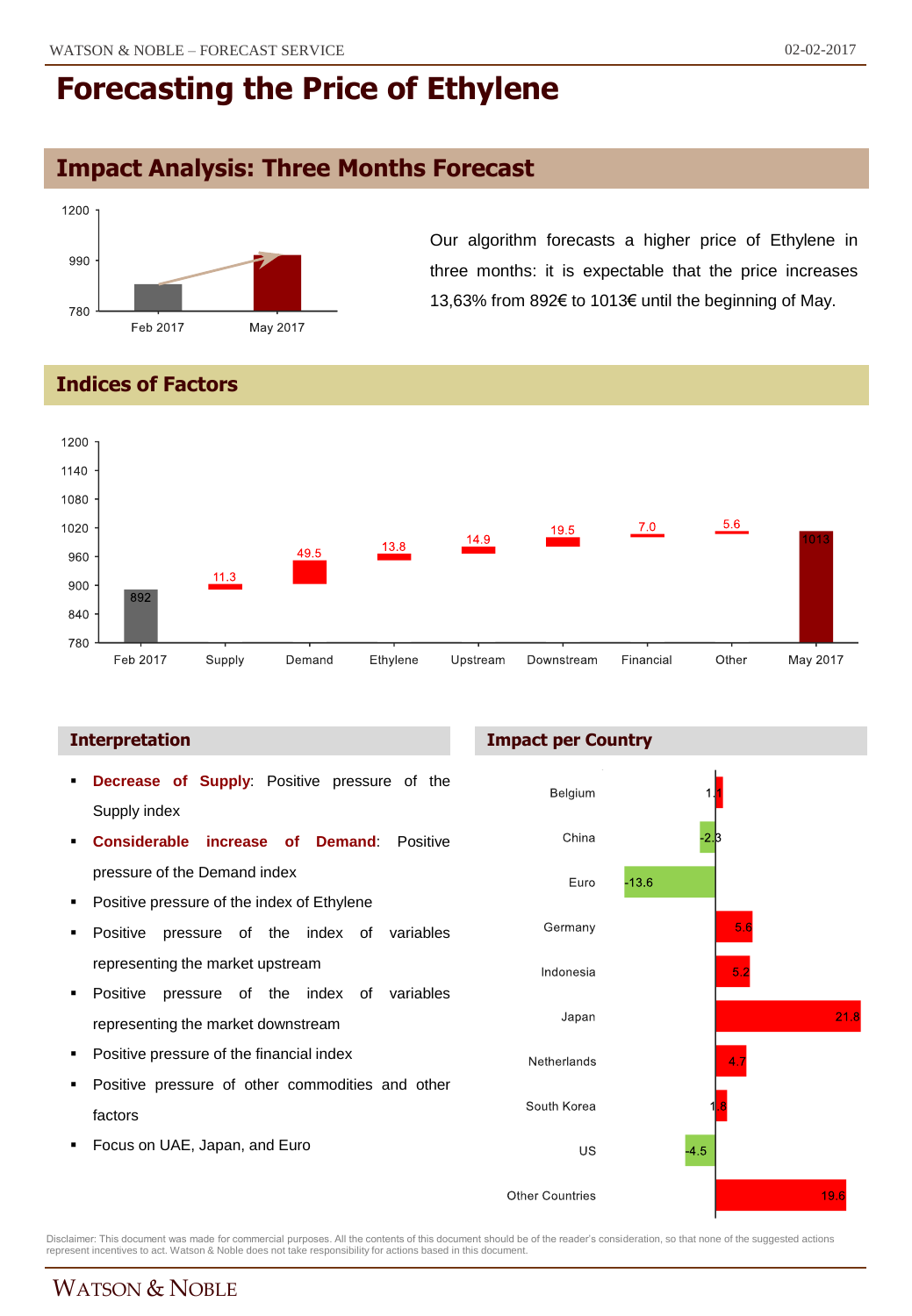## **Impact Analysis: Four Months Forecast**



Our algorithm forecasts a higher price of Ethylene in four months: it is expectable that the price increases 13,08% from 892€ to 1008€ until the beginning of June.

#### **Indices of Factors**



#### **Interpretation Impact per Country**

- **Decrease of Supply**: Positive pressure of the Supply index
- **Increase of Demand**: Positive pressure of the Demand index
- Positive pressure of the index of Ethylene
- Positive pressure of the index of variables representing the market upstream
- **Positive pressure of the index of variables** representing the market downstream
- Positive pressure of the financial index
- Slightly negative pressure of other commodities and other factors
- Focus on Sweden, UAE, and Euro



Disclaimer: This document was made for commercial purposes. All the contents of this document should be of the reader's consideration, so that none of the suggested actions<br>represent incentives to act. Watson & Noble does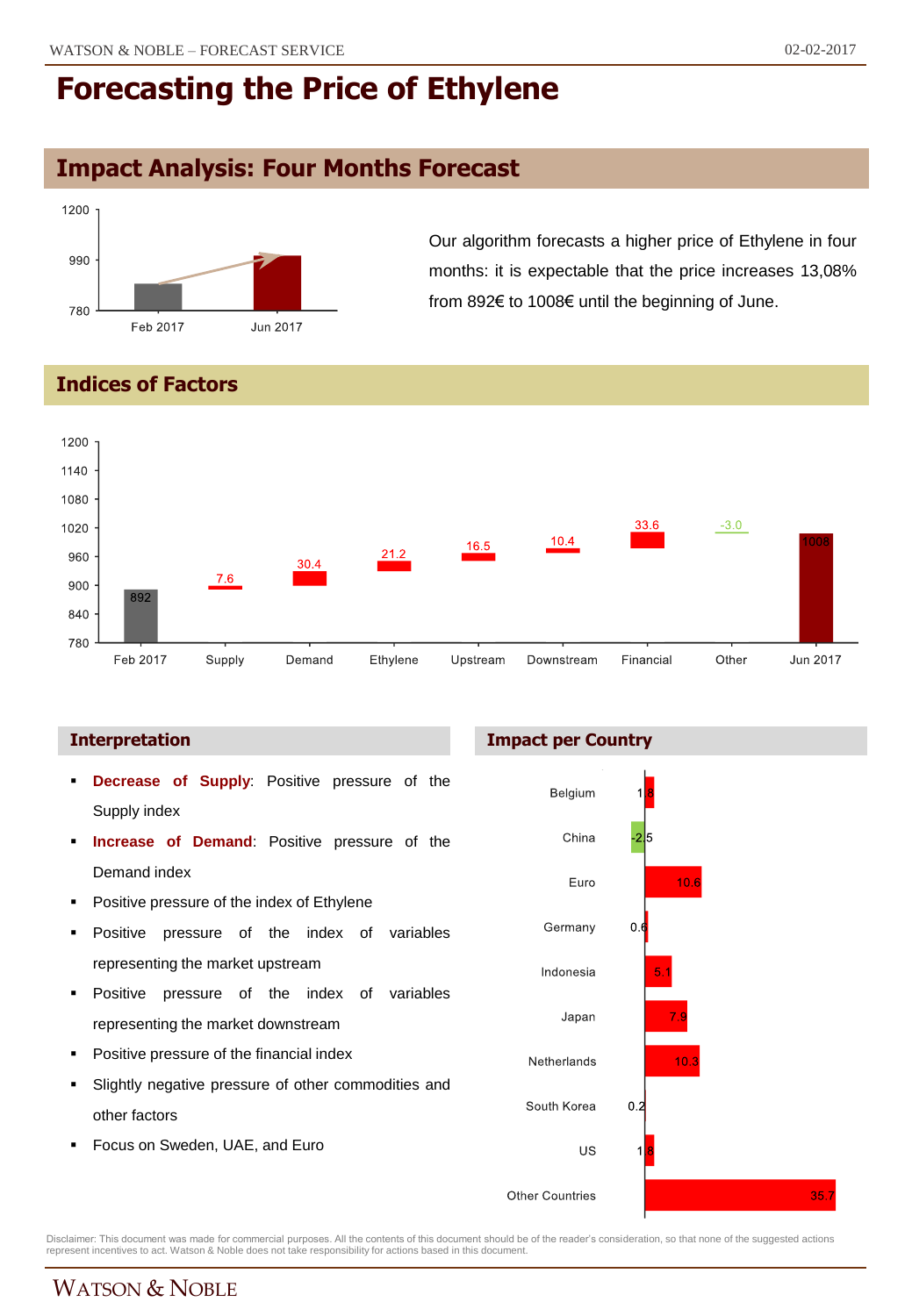## **Impact Analysis: Five Months Forecast**



Our algorithm forecasts a higher price of Ethylene in five months: it is expectable that the price increases 15,19% from 892€ to 1027€ until the beginning of July.

### **Indices of Factors**



#### **Interpretation Impact per Country**

- **Decrease of Supply**: Positive pressure of the Supply index
- **Considerable increase of Demand:** Positive pressure of the Demand index
- Considerably positive pressure of the index of Ethylene
- Slightly positive pressure of the index of variables representing the market upstream
- **Positive pressure of the index of variables** representing the market downstream
- Slightly negative pressure of the financial index
- Slightly positive pressure of other commodities and other factors
- Focus on Japan, UAE, and Euro





Disclaimer: This document was made for commercial purposes. All the contents of this document should be of the reader's consideration, so that none of the suggested actions<br>represent incentives to act. Watson & Noble does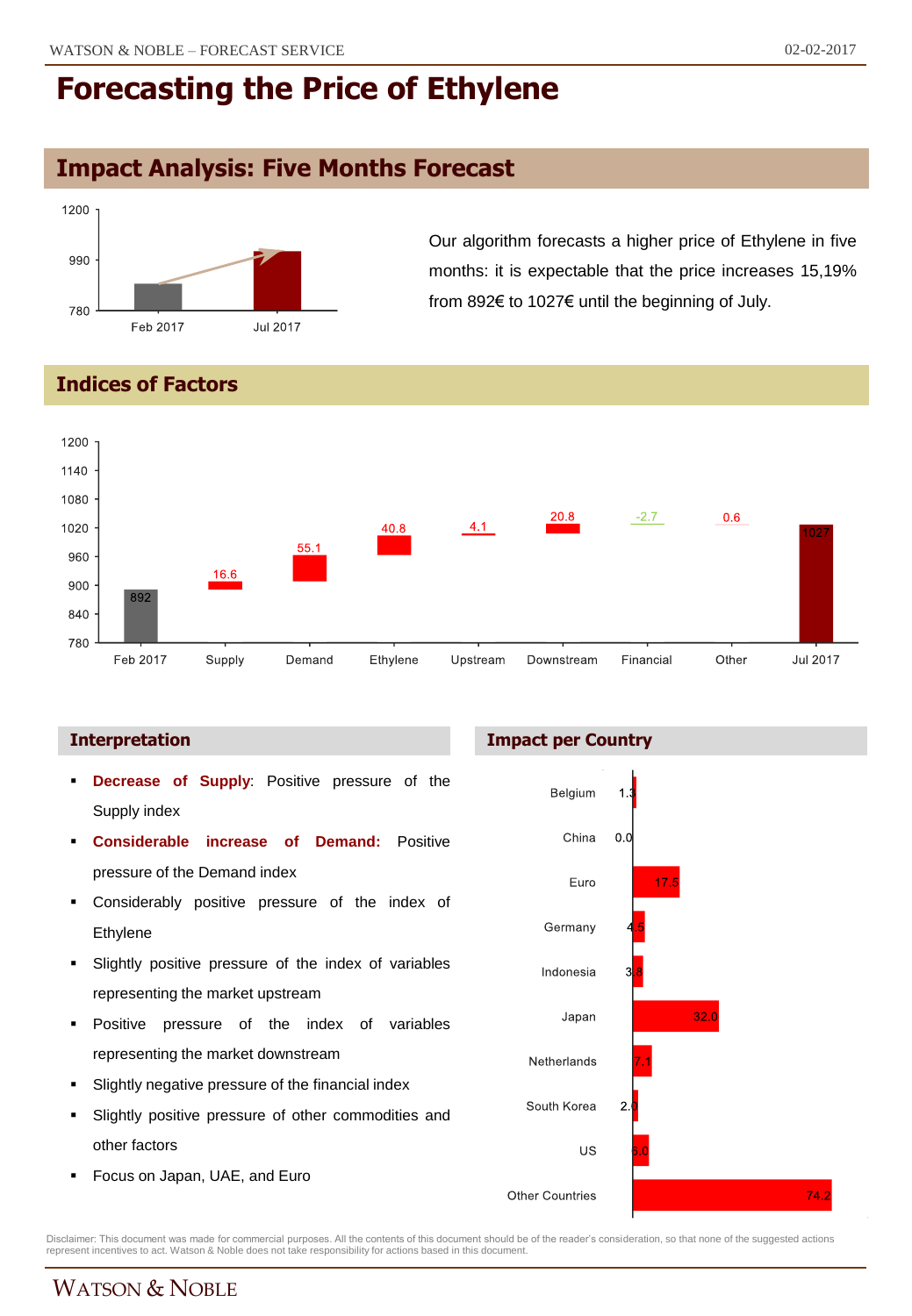## **Impact Analysis: Six Months Forecast**



Our algorithm forecasts a higher price of Ethylene in six months: it is expectable that the price increases 15,41% from 892€ to 1029€ until the beginning of August.

### **Indices of Factors**



#### **Interpretation Impact per Country**

- **Decrease of Supply**: Positive pressure of the Supply index
- **Increase of Demand**: Positive pressure of the Demand index
- **Considerably positive pressure of the index of Ethylene**
- Slightly positive pressure of the index of variables representing the market upstream
- Positive pressure of the index of variables representing the market downstream
- Positive pressure of the financial index
- Negative pressure of other commodities and other factors
- Focus on UAE, Japan, and Netherlands



Disclaimer: This document was made for commercial purposes. All the contents of this document should be of the reader's consideration, so that none of the suggested actions<br>represent incentives to act. Watson & Noble does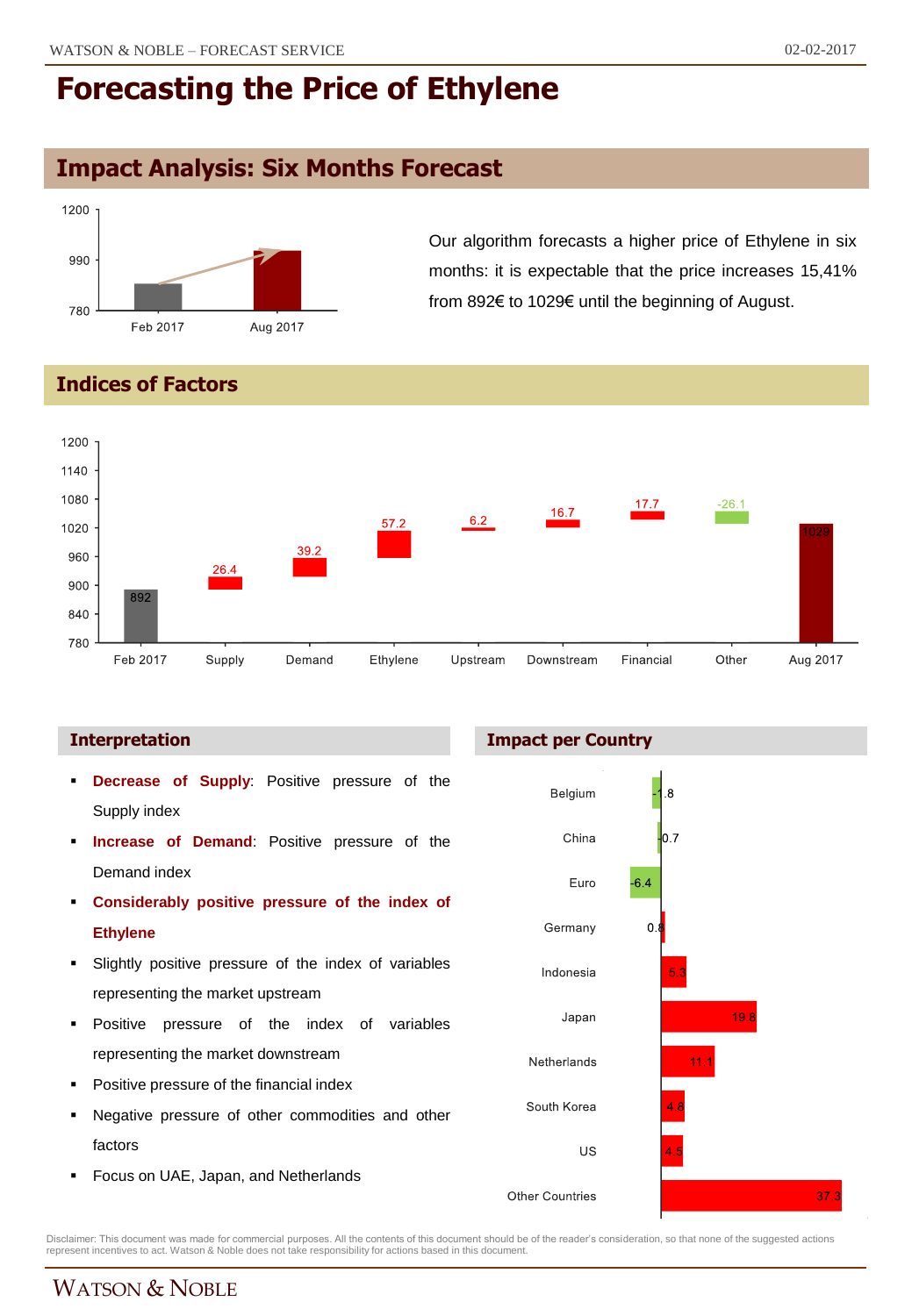## **APPENDIX I – Technical Explanation of the Impact Analysis**

In this appendix, we explain the impact analysis of the factors that most contribute for our forecasts.

This Impact Analysis is conducted individually for **each time horizon**, allowing for a distinction between the indices of variables that contribute for our forecasts at short and medium run.

For each time horizon, our analysis has **two components**: first, we present the impact of variables grouped by **indices of factors**; second we present the impact of variables grouped by **indices of countries.**

#### **Indices of Factors**

**Indices of factors** are indices of the weighted contributions of the variables grouped in those factors.

**Supply Index:** composed of macroeconomic variables of the producing and exporting countries. It includes variables such as production, exchange rates, inflation, monetary policy, and wages. For example, an increase in wages implies higher production costs which should (in linear, general, and *ceteris paribus* terms) generate an incentive to increase prices;

**Demand index:** composed of macroeconomic variables of the consuming and importing countries. It includes variables such as production, exchange rates, inflation, monetary policy, and wages. For example, a decrease in a consumer confidence index should (in linear, general, and *ceteris paribus* terms) increase savings and decrease demand, leading to lower prices;

**Ethylene Index**: composed of variables related to Ethylene. It includes variables such as the price of Ethylene in different regions of the world and exports, imports, and producer prices of Ethylene in some countries. For example, an increase in the price of Ethylene in other region may imply an increase in the price of Ethylene in Europe due to arbitrage movements;

**Upstream index:** composed of variables related to other commodities such as Ethane and Propane. It includes variables such as the price and exports, imports, and producer prices of the inputs in some countries. For example, an increase in the price of Ethane should (in linear, general, and *ceteris paribus* terms) generate an increase in the price of Ethylene;